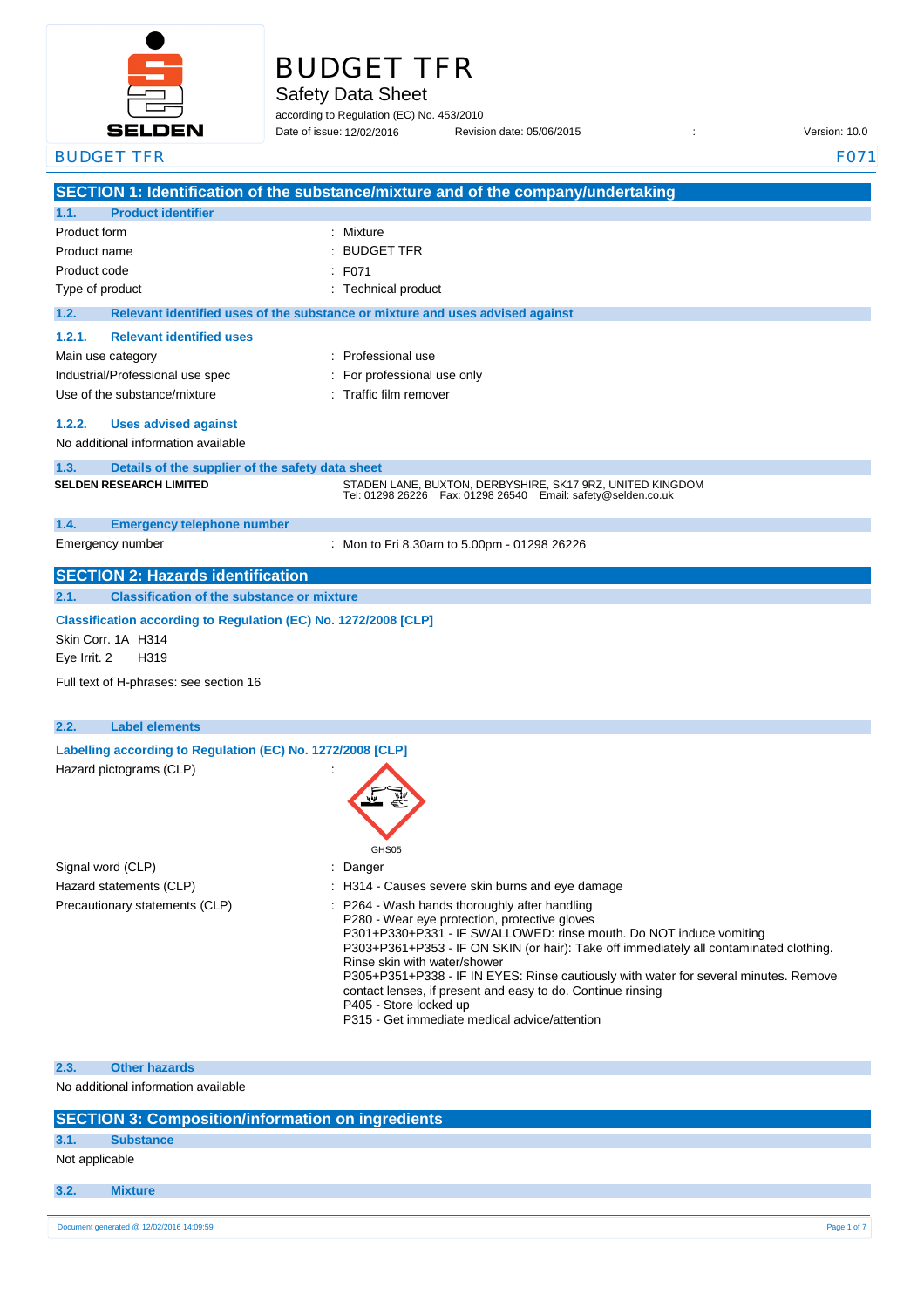## BUDGET TFR FO71

## Safety Data Sheet

according to Regulation (EC) No. 453/2010

| <b>Name</b>           | <b>Product identifier</b>                                             | $\frac{9}{6}$ | <b>Classification according to</b><br>Directive 67/548/EEC | <b>Classification according to</b><br><b>Requlation (EC) No.</b><br>1272/2008 [CLP] |
|-----------------------|-----------------------------------------------------------------------|---------------|------------------------------------------------------------|-------------------------------------------------------------------------------------|
| disodium metasilicate | (CAS No) 6834-92-0<br>(EC no) 229-912-9<br>(EC index no) 014-010-00-8 | - 5           | C: R34<br>Xi: R37                                          | Skin Corr. 1B. H314<br>STOT SE 3. H335                                              |

Full text of R- and H-phrases: see section 16

| <b>SECTION 4: First aid measures</b>                                 |                                                                                                                                     |
|----------------------------------------------------------------------|-------------------------------------------------------------------------------------------------------------------------------------|
| <b>Description of first aid measures</b><br>4.1.                     |                                                                                                                                     |
| First-aid measures general                                           | Get medical advice/attention if you feel unwell.                                                                                    |
| First-aid measures after inhalation                                  | Remove person to fresh air and keep comfortable for breathing.                                                                      |
| First-aid measures after skin contact                                | Wash with plenty of soap and water. Take off immediately all contaminated clothing and wash it<br>before reuse.                     |
| First-aid measures after eye contact                                 | Immediately rinse with water for a prolonged period while holding the eyelids wide open. Get<br>immediate medical advice/attention. |
| First-aid measures after ingestion                                   | Do NOT induce vomiting. Rinse mouth. Drink plenty of water. Get medical advice/attention.                                           |
| 4.2.<br>Most important symptoms and effects, both acute and delayed  |                                                                                                                                     |
| Symptoms/injuries after inhalation                                   | : May cause respiratory irritation.                                                                                                 |
| Symptoms/injuries after skin contact                                 | : Burns.                                                                                                                            |
| Symptoms/injuries after eye contact                                  | Causes serious eye damage.                                                                                                          |
| Symptoms/injuries after ingestion                                    | Burns.                                                                                                                              |
| 4.3.                                                                 | Indication of any immediate medical attention and special treatment needed                                                          |
| Treat symptomatically.                                               |                                                                                                                                     |
| <b>SECTION 5: Firefighting measures</b>                              |                                                                                                                                     |
| <b>Extinguishing media</b><br>5.1.                                   |                                                                                                                                     |
| Suitable extinguishing media                                         | : Carbon dioxide. Dry powder. Foam.                                                                                                 |
| 5.2.<br>Special hazards arising from the substance or mixture        |                                                                                                                                     |
| Hazardous decomposition products in case of<br>fire                  | : Corrosive vapours.                                                                                                                |
| 5.3.<br><b>Advice for firefighters</b>                               |                                                                                                                                     |
| No additional information available                                  |                                                                                                                                     |
|                                                                      |                                                                                                                                     |
| <b>SECTION 6: Accidental release measures</b>                        |                                                                                                                                     |
| 6.1.                                                                 | Personal precautions, protective equipment and emergency procedures                                                                 |
| 6.1.1.<br>For non-emergency personnel                                |                                                                                                                                     |
| Emergency procedures                                                 | Evacuate unnecessary personnel.                                                                                                     |
| 6.1.2.<br>For emergency responders                                   |                                                                                                                                     |
| Protective equipment                                                 | Use personal protective equipment as required.                                                                                      |
| 6.2.<br><b>Environmental precautions</b>                             |                                                                                                                                     |
| Avoid release to the environment.                                    |                                                                                                                                     |
| 6.3.<br>Methods and material for containment and cleaning up         |                                                                                                                                     |
| For containment                                                      | : Collect spillage.                                                                                                                 |
| Methods for cleaning up                                              | : Soak up spills with inert solids, such as clay or diatomaceous earth as soon as possible.                                         |
|                                                                      |                                                                                                                                     |
| <b>Reference to other sections</b><br>6.4.                           |                                                                                                                                     |
| <b>SECTION 7: Handling and storage</b>                               | For further information refer to section 8: "Exposure controls/personal protection". For further information refer to section 13.   |
| <b>Precautions for safe handling</b><br>7.1.                         |                                                                                                                                     |
| Precautions for safe handling                                        | Avoid contact with skin and eyes.                                                                                                   |
| Hygiene measures                                                     | Do not eat, drink or smoke when using this product.                                                                                 |
| Conditions for safe storage, including any incompatibilities<br>7.2. |                                                                                                                                     |
| Technical measures                                                   | : Does not require any specific or particular technical measures.                                                                   |
| Storage conditions                                                   | : Keep container closed when not in use.                                                                                            |
| Incompatible products                                                | Oxidizing agent. Strong acids.                                                                                                      |

#### Special rules on packaging **in the case of the CO** is Keep only in original container.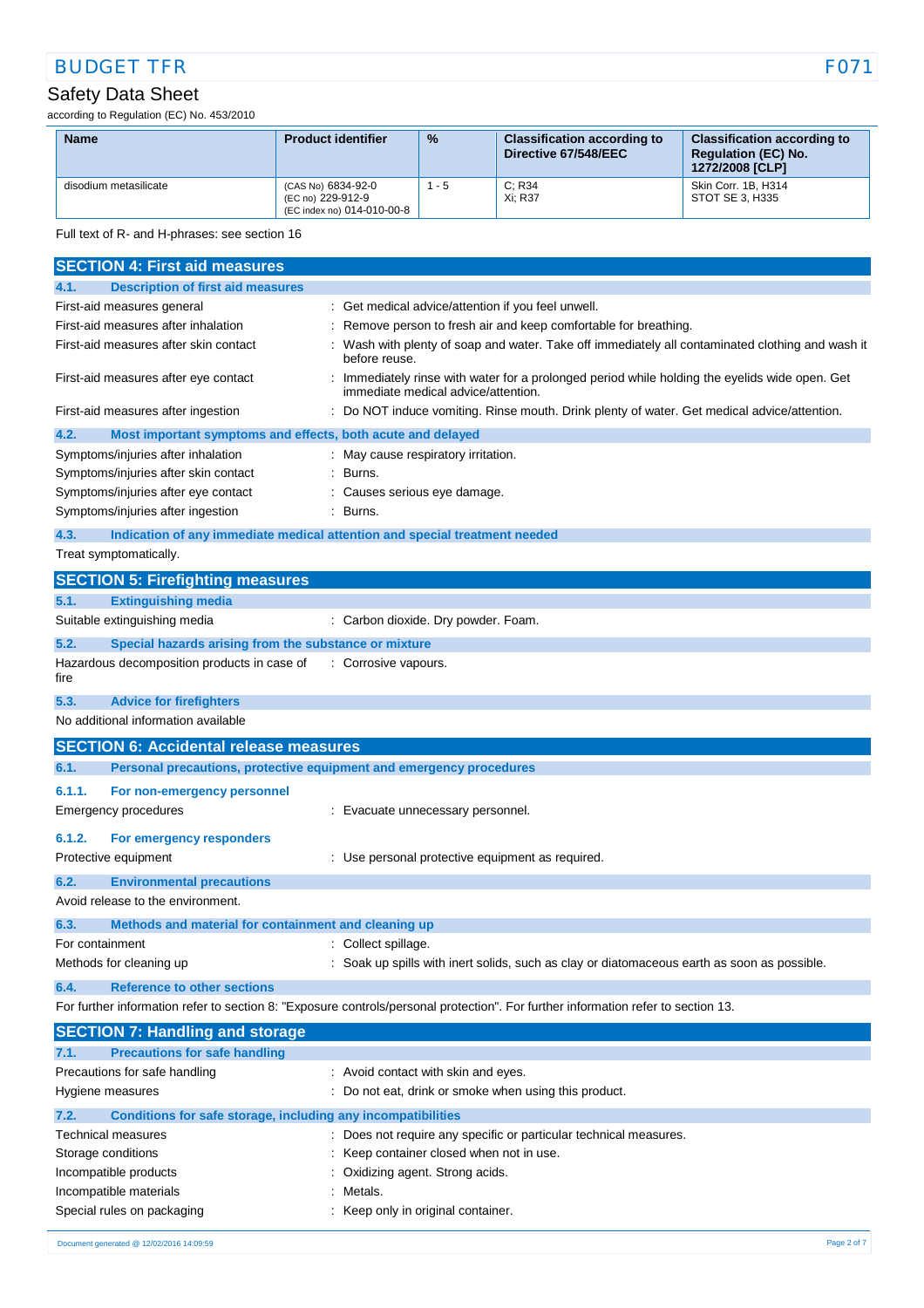### BUDGET TFR FOTA THE SERVICE OF THE SERVICE OF THE SERVICE OF THE SERVICE OF THE SERVICE OF THE SERVICE OF THE SERVICE OF THE SERVICE OF THE SERVICE OF THE SERVICE OF THE SERVICE OF THE SERVICE OF THE SERVICE OF THE SERVICE

#### Safety Data Sheet

according to Regulation (EC) No. 453/2010

#### **7.3. Specific end use(s)**

No additional information available

#### **SECTION 8: Exposure controls/personal protection**

**SECTION 9: Physical and chemical properties**

#### **8.1. Control parameters** No additional information available

#### **8.2. Exposure controls**

Materials for protective clothing : Not required for normal conditions of use

Hand protection **in the case of the contract of the contract of the contract of the contract of the contract of the contract of the contract of the contract of the contract of the contract of the contract of the contract o** 

Eye protection  $\qquad \qquad$ : Safety glasses

Skin and body protection : Not required for normal conditions of use

Respiratory protection : Not required for normal conditions of use



| 9.1.<br>Information on basic physical and chemical properties |                        |
|---------------------------------------------------------------|------------------------|
| Physical state                                                | : Liquid               |
| Appearance                                                    | Liquid.                |
| Colour                                                        | Green.                 |
| Odour                                                         | odourless.             |
| Odour threshold                                               | No data available      |
| pH                                                            | : 13                   |
| Relative evaporation rate (butylacetate=1)                    | No data available      |
| Melting point                                                 | No data available      |
| Freezing point                                                | No data available<br>÷ |
| Boiling point                                                 | No data available      |
| Flash point                                                   | No data available      |
| Auto-ignition temperature                                     | No data available      |
| Decomposition temperature                                     | No data available      |
| Flammability (solid, gas)                                     | No data available      |
| Vapour pressure                                               | No data available      |
| Relative vapour density at 20 °C                              | No data available      |
| Relative density                                              | : 1.02                 |
| Solubility                                                    | No data available      |
| Log Pow                                                       | No data available      |
| Viscosity, kinematic                                          | No data available      |
| Viscosity, dynamic                                            | No data available      |
| Explosive properties                                          | No data available      |
| Oxidising properties                                          | No data available      |
| <b>Explosive limits</b>                                       | No data available      |
| 9.2.<br><b>Other information</b>                              |                        |
| No additional information available                           |                        |
| <b>SECTION 10: Stability and reactivity</b>                   |                        |
| 10.1.<br><b>Reactivity</b>                                    |                        |
| No additional information available                           |                        |
| 10.2.<br><b>Chemical stability</b>                            |                        |
|                                                               |                        |

Stable under normal conditions.

#### **10.3. Possibility of hazardous reactions**

No additional information available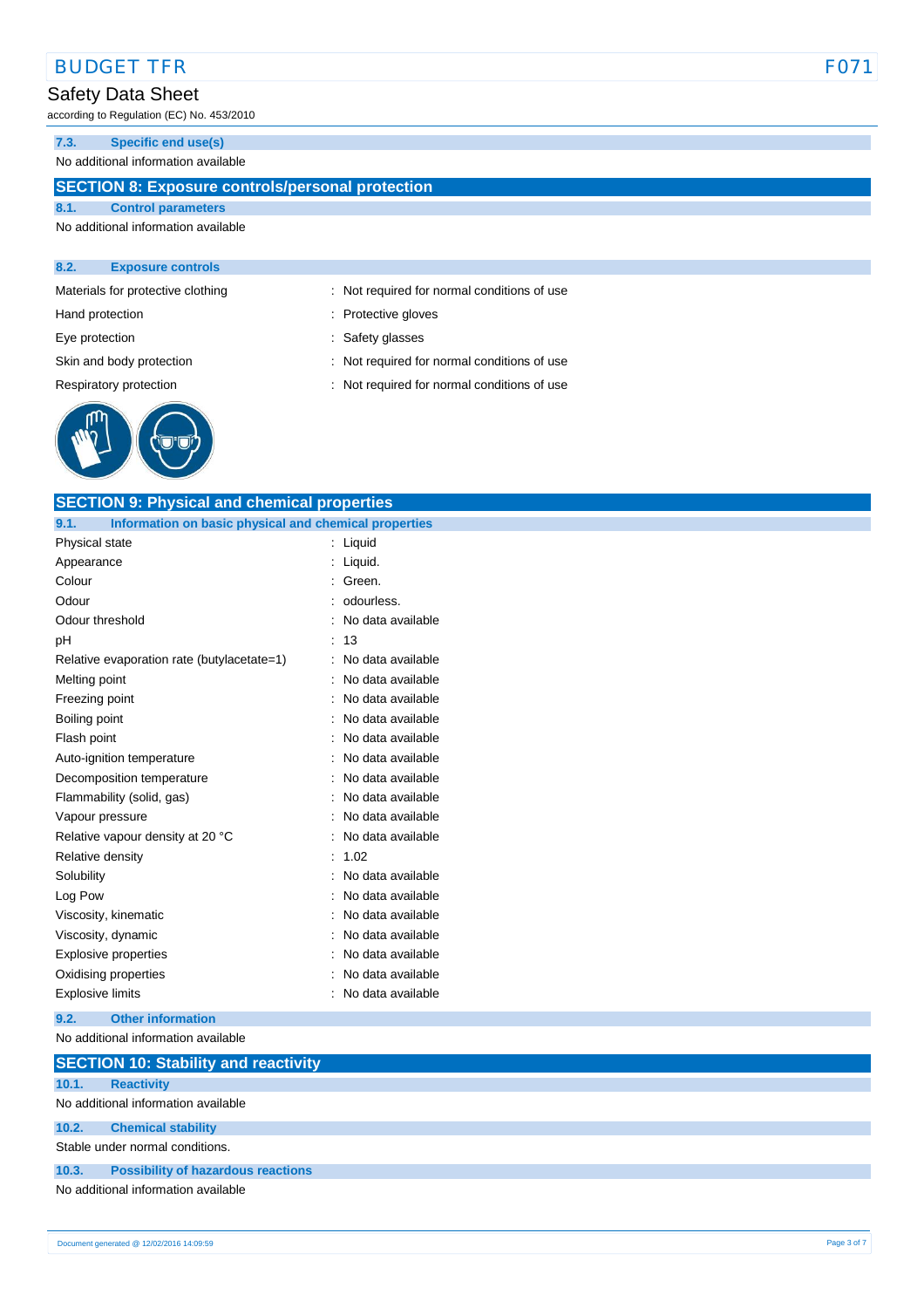| <b>BUDGET TFR</b>                                    | F071                                                                           |
|------------------------------------------------------|--------------------------------------------------------------------------------|
| Safety Data Sheet                                    |                                                                                |
| according to Regulation (EC) No. 453/2010            |                                                                                |
| 10.4.<br><b>Conditions to avoid</b>                  |                                                                                |
| No additional information available                  |                                                                                |
| 10.5.<br><b>Incompatible materials</b>               |                                                                                |
| metals.                                              |                                                                                |
| 10.6.<br><b>Hazardous decomposition products</b>     |                                                                                |
| No additional information available                  |                                                                                |
|                                                      |                                                                                |
| <b>SECTION 11: Toxicological information</b>         |                                                                                |
| 11.1.<br><b>Information on toxicological effects</b> |                                                                                |
| Acute toxicity                                       | : Not classified                                                               |
| Skin corrosion/irritation                            | : Causes severe skin burns and eye damage.                                     |
|                                                      | pH: 13                                                                         |
| Serious eye damage/irritation                        | Causes serious eye irritation.                                                 |
| Respiratory or skin sensitisation                    | pH: 13<br>Not classified                                                       |
| Germ cell mutagenicity                               | Not classified                                                                 |
| Carcinogenicity                                      | Not classified                                                                 |
| Reproductive toxicity                                | Not classified                                                                 |
| Specific target organ toxicity (single exposure)     | Not classified                                                                 |
| Specific target organ toxicity (repeated             | Not classified                                                                 |
| exposure)                                            |                                                                                |
| Aspiration hazard                                    | : Not classified                                                               |
| <b>SECTION 12: Ecological information</b>            |                                                                                |
| 12.1.<br><b>Toxicity</b>                             |                                                                                |
| No additional information available                  |                                                                                |
|                                                      |                                                                                |
| 12.2.<br><b>Persistence and degradability</b>        |                                                                                |
| No additional information available                  |                                                                                |
| 12.3.<br><b>Bioaccumulative potential</b>            |                                                                                |
| No additional information available                  |                                                                                |
| 12.4.<br><b>Mobility in soil</b>                     |                                                                                |
| No additional information available                  |                                                                                |
| <b>Results of PBT and vPvB assessment</b><br>12.5.   |                                                                                |
| No additional information available                  |                                                                                |
| 12.6.<br><b>Other adverse effects</b>                |                                                                                |
| No additional information available                  |                                                                                |
| <b>SECTION 13: Disposal considerations</b>           |                                                                                |
| <b>Waste treatment methods</b><br>13.1.              |                                                                                |
| No additional information available                  |                                                                                |
| <b>SECTION 14: Transport information</b>             |                                                                                |
| In accordance with ADR / RID / IMDG / IATA / ADN     |                                                                                |
| 14.1.<br><b>UN number</b>                            |                                                                                |
| UN-No. (ADR)                                         | : 1760                                                                         |
| UN-No. (IMDG)                                        | : 1760                                                                         |
| UN-No.(IATA)                                         | : 1760                                                                         |
| 14.2.<br><b>UN proper shipping name</b>              |                                                                                |
| Proper Shipping Name (ADR)                           | : CORROSIVE LIQUID, N.O.S.                                                     |
| Proper Shipping Name (IMDG)                          | : CORROSIVE LIQUID, N.O.S.                                                     |
| Proper Shipping Name (IATA)                          | CORROSIVE LIQUID, N.O.S.                                                       |
| Transport document description (ADR)                 | : UN 1760 CORROSIVE LIQUID, N.O.S. (SODIUM HYDROXIDE, SODIUM METASILICATE), 8, |
| Transport document description (IMDG)                | III, (E)<br>: UN 1760 CORROSIVE LIQUID, N.O.S., 8, III                         |
|                                                      |                                                                                |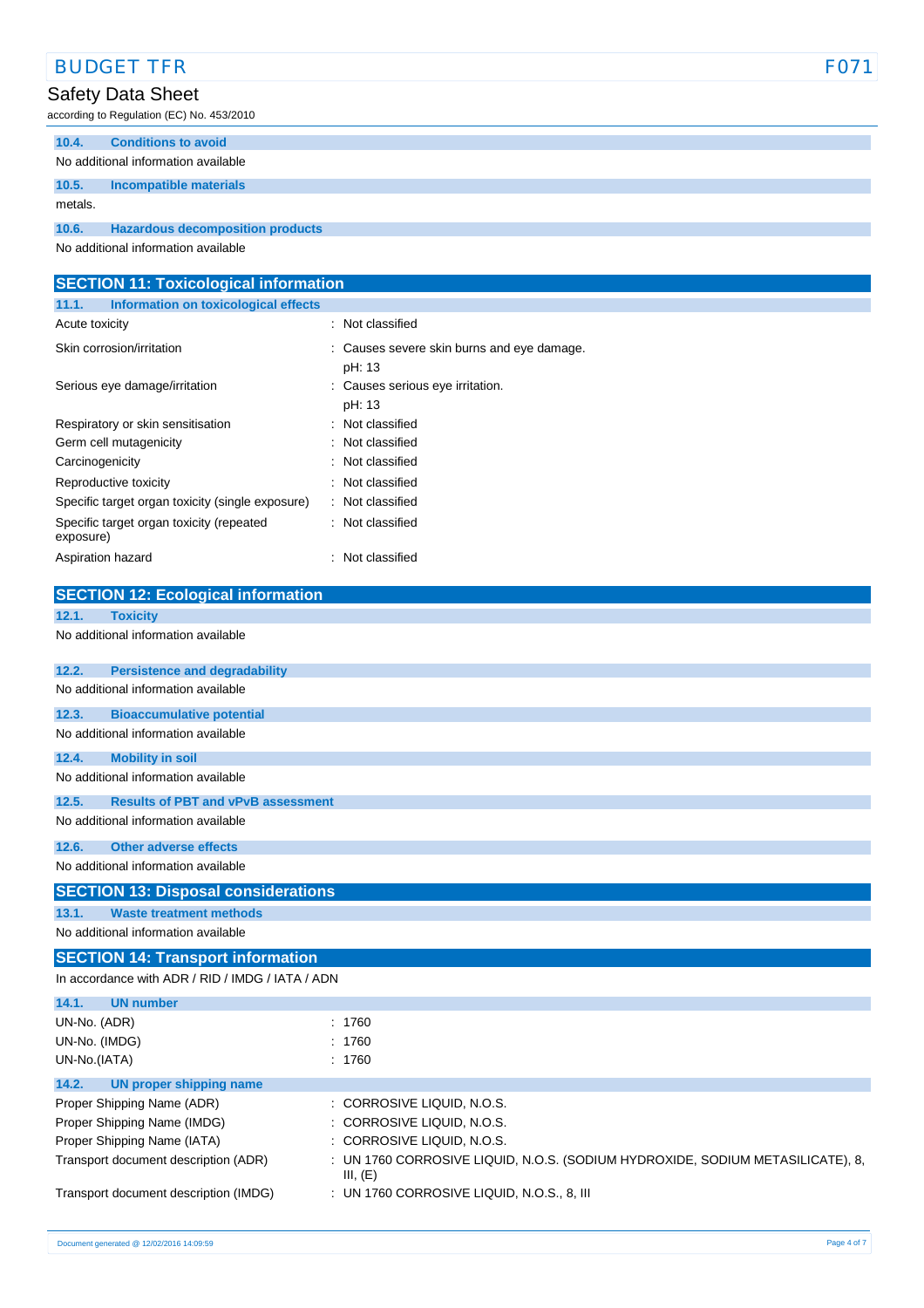## BUDGET TFR FO71

## Safety Data Sheet

according to Regulation (EC) No. 453/2010

| 14.3.<br><b>Transport hazard class(es)</b> |                |
|--------------------------------------------|----------------|
| <b>ADR</b>                                 |                |
| Transport hazard class(es) (ADR)           | : 8            |
| Danger labels (ADR)                        | $\therefore$ 8 |
|                                            |                |
|                                            |                |
| <b>IMDG</b>                                |                |
| Transport hazard class(es) (IMDG)          | $\therefore$ 8 |
| Danger labels (IMDG)                       | : 8            |
|                                            |                |
|                                            |                |
| <b>IATA</b>                                |                |
| Transport hazard class(es) (IATA)          | $\therefore$ 8 |
| Hazard labels (IATA)                       | $\therefore$ 8 |
|                                            |                |
| 14.4.<br><b>Packing group</b>              |                |
| Packing group (ADR)                        | $\lesssim 10$  |
| Packing group (IMDG)                       | $\lesssim 10$  |
| Packing group (IATA)                       | $\colon$ III   |
| 14.5.<br><b>Environmental hazards</b>      |                |

| 14.5.             | <b>Environmental hazards</b>  |                                          |
|-------------------|-------------------------------|------------------------------------------|
|                   | Dangerous for the environment | : No                                     |
| Marine pollutant  |                               | : No                                     |
| Other information |                               | : No supplementary information available |

| 14.6. | <b>Special precautions for user</b> |  |
|-------|-------------------------------------|--|
|       |                                     |  |

| - Overland transport                                         |                           |  |
|--------------------------------------------------------------|---------------------------|--|
| Classification code (ADR)                                    | $\cdot$ C9                |  |
| Special provisions (ADR)                                     | : 274                     |  |
| Limited quantities (ADR)                                     | : 5L                      |  |
| Excepted quantities (ADR)                                    | : E1                      |  |
| Packing instructions (ADR)                                   | : P001, IBC03, LP01, R001 |  |
| Mixed packing provisions (ADR)                               | : MP19                    |  |
| Portable tank and bulk container instructions<br>(ADR)       | : T7                      |  |
| Portable tank and bulk container special<br>provisions (ADR) | $:$ TP1, TP28             |  |
| Tank code (ADR)                                              | : L4BN                    |  |
| Vehicle for tank carriage                                    | : AT                      |  |
| Transport category (ADR)                                     | : 3                       |  |
| Special provisions for carriage - Packages<br>(ADR)          | : V12                     |  |
| Hazard identification number (Kemler No.)                    | : 80                      |  |
|                                                              |                           |  |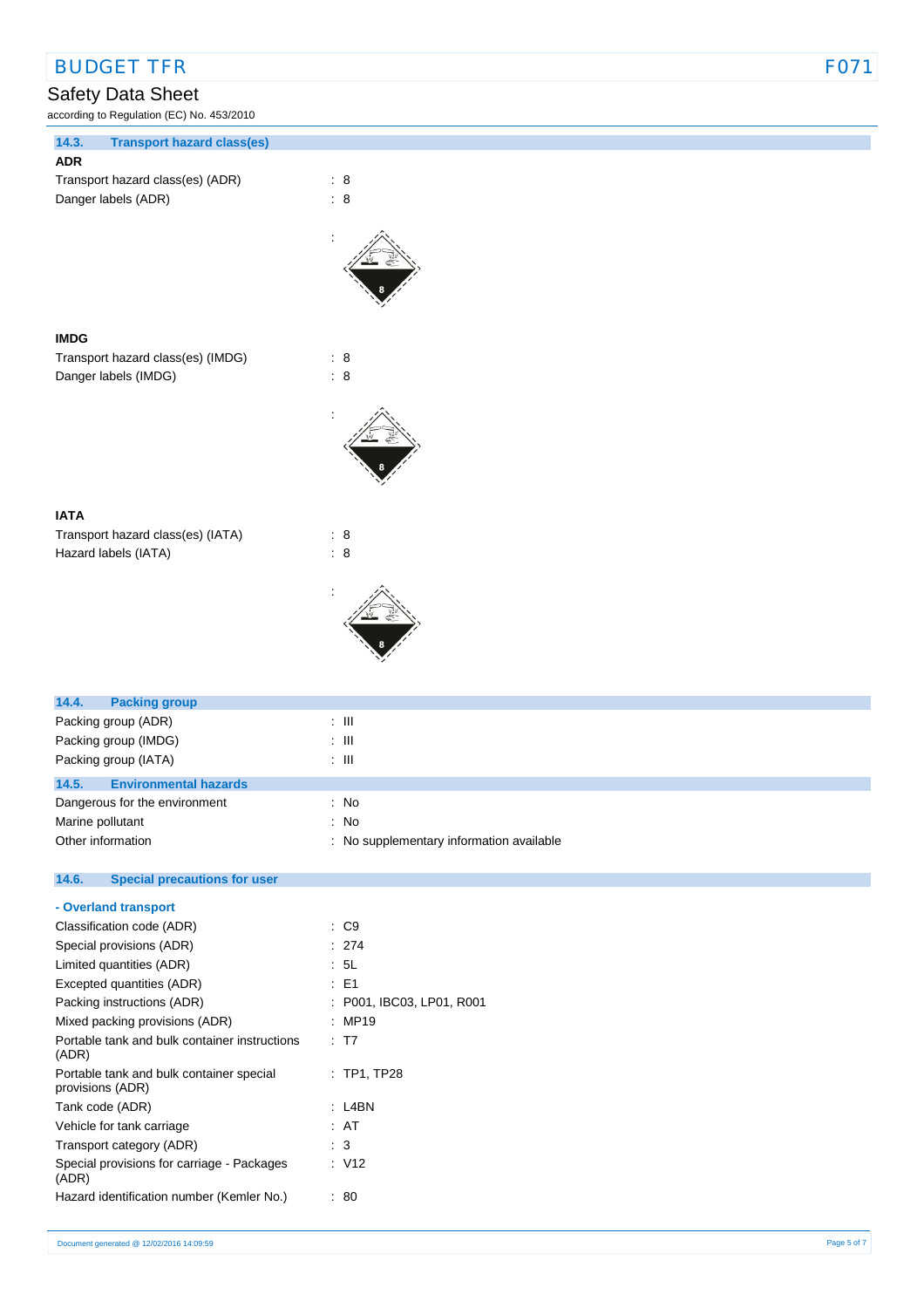### Safety Data Sheet

according to Regulation (EC) No. 453/2010

| E<br>Tunnel restriction code (ADR)<br>: 2X<br>EAC code<br>$\therefore$ B<br>APP code<br>- Transport by sea<br>Special provisions (IMDG)<br>: 223, 274<br>Limited quantities (IMDG)<br>: 5L<br>Excepted quantities (IMDG)<br>$\therefore$ E1<br>Packing instructions (IMDG)<br>: P001, LP01<br>IBC packing instructions (IMDG)<br>: IBC03<br>Tank instructions (IMDG)<br>: T7<br>Tank special provisions (IMDG)<br>: TP1, TP28<br>EmS-No. (Fire)<br>$F-A$<br>$: S-B$<br>EmS-No. (Spillage)<br>Stowage category (IMDG)<br>: A<br>- Air transport<br>PCA Excepted quantities (IATA)<br>$\pm$ E1<br>PCA Limited quantities (IATA)<br>: Y841<br>PCA limited quantity max net quantity (IATA)<br>: 1L<br>PCA packing instructions (IATA)<br>.852<br>PCA max net quantity (IATA)<br>: 5L<br>CAO packing instructions (IATA)<br>.856<br>CAO max net quantity (IATA)<br>: 60L<br>Special provisions (IATA)<br>AA3<br>: 8L<br>ERG code (IATA)<br>14.7.<br>Transport in bulk according to Annex II of MARPOL 73/78 and the IBC Code<br>IBC code<br>: Not applicable.<br><b>SECTION 15: Regulatory information</b><br>15.1.<br>Safety, health and environmental regulations/legislation specific for the substance or mixture<br>15.1.1.<br><b>EU-Regulations</b><br>Contains no substances with Annex XVII restrictions<br>Contains no substance on the REACH candidate list<br>Contains no REACH Annex XIV substances<br>15.1.2.<br><b>National regulations</b><br>Germany<br>VwVwS Annex reference<br>: Water hazard class (WGK) 1, slightly hazardous to water (Classification according to VwVwS,<br>Annex 4)<br>: Is not subject of the 12. BlmSchV (Hazardous Incident Ordinance)<br>12th Ordinance Implementing the Federal<br>Immission Control Act - 12. BlmSchV<br><b>Denmark</b><br>Recommendations Danish Regulation<br>: Young people below the age of 18 years are not allowed to use the product<br>15.2.<br><b>Chemical safety assessment</b><br>No additional information available | Orange plates                        | 80<br>1760 |
|-------------------------------------------------------------------------------------------------------------------------------------------------------------------------------------------------------------------------------------------------------------------------------------------------------------------------------------------------------------------------------------------------------------------------------------------------------------------------------------------------------------------------------------------------------------------------------------------------------------------------------------------------------------------------------------------------------------------------------------------------------------------------------------------------------------------------------------------------------------------------------------------------------------------------------------------------------------------------------------------------------------------------------------------------------------------------------------------------------------------------------------------------------------------------------------------------------------------------------------------------------------------------------------------------------------------------------------------------------------------------------------------------------------------------------------------------------------------------------------------------------------------------------------------------------------------------------------------------------------------------------------------------------------------------------------------------------------------------------------------------------------------------------------------------------------------------------------------------------------------------------------------------------------------------------------------------------------------------------------------|--------------------------------------|------------|
|                                                                                                                                                                                                                                                                                                                                                                                                                                                                                                                                                                                                                                                                                                                                                                                                                                                                                                                                                                                                                                                                                                                                                                                                                                                                                                                                                                                                                                                                                                                                                                                                                                                                                                                                                                                                                                                                                                                                                                                           |                                      |            |
|                                                                                                                                                                                                                                                                                                                                                                                                                                                                                                                                                                                                                                                                                                                                                                                                                                                                                                                                                                                                                                                                                                                                                                                                                                                                                                                                                                                                                                                                                                                                                                                                                                                                                                                                                                                                                                                                                                                                                                                           |                                      |            |
|                                                                                                                                                                                                                                                                                                                                                                                                                                                                                                                                                                                                                                                                                                                                                                                                                                                                                                                                                                                                                                                                                                                                                                                                                                                                                                                                                                                                                                                                                                                                                                                                                                                                                                                                                                                                                                                                                                                                                                                           |                                      |            |
|                                                                                                                                                                                                                                                                                                                                                                                                                                                                                                                                                                                                                                                                                                                                                                                                                                                                                                                                                                                                                                                                                                                                                                                                                                                                                                                                                                                                                                                                                                                                                                                                                                                                                                                                                                                                                                                                                                                                                                                           |                                      |            |
|                                                                                                                                                                                                                                                                                                                                                                                                                                                                                                                                                                                                                                                                                                                                                                                                                                                                                                                                                                                                                                                                                                                                                                                                                                                                                                                                                                                                                                                                                                                                                                                                                                                                                                                                                                                                                                                                                                                                                                                           |                                      |            |
|                                                                                                                                                                                                                                                                                                                                                                                                                                                                                                                                                                                                                                                                                                                                                                                                                                                                                                                                                                                                                                                                                                                                                                                                                                                                                                                                                                                                                                                                                                                                                                                                                                                                                                                                                                                                                                                                                                                                                                                           |                                      |            |
|                                                                                                                                                                                                                                                                                                                                                                                                                                                                                                                                                                                                                                                                                                                                                                                                                                                                                                                                                                                                                                                                                                                                                                                                                                                                                                                                                                                                                                                                                                                                                                                                                                                                                                                                                                                                                                                                                                                                                                                           |                                      |            |
|                                                                                                                                                                                                                                                                                                                                                                                                                                                                                                                                                                                                                                                                                                                                                                                                                                                                                                                                                                                                                                                                                                                                                                                                                                                                                                                                                                                                                                                                                                                                                                                                                                                                                                                                                                                                                                                                                                                                                                                           |                                      |            |
|                                                                                                                                                                                                                                                                                                                                                                                                                                                                                                                                                                                                                                                                                                                                                                                                                                                                                                                                                                                                                                                                                                                                                                                                                                                                                                                                                                                                                                                                                                                                                                                                                                                                                                                                                                                                                                                                                                                                                                                           |                                      |            |
|                                                                                                                                                                                                                                                                                                                                                                                                                                                                                                                                                                                                                                                                                                                                                                                                                                                                                                                                                                                                                                                                                                                                                                                                                                                                                                                                                                                                                                                                                                                                                                                                                                                                                                                                                                                                                                                                                                                                                                                           |                                      |            |
|                                                                                                                                                                                                                                                                                                                                                                                                                                                                                                                                                                                                                                                                                                                                                                                                                                                                                                                                                                                                                                                                                                                                                                                                                                                                                                                                                                                                                                                                                                                                                                                                                                                                                                                                                                                                                                                                                                                                                                                           |                                      |            |
|                                                                                                                                                                                                                                                                                                                                                                                                                                                                                                                                                                                                                                                                                                                                                                                                                                                                                                                                                                                                                                                                                                                                                                                                                                                                                                                                                                                                                                                                                                                                                                                                                                                                                                                                                                                                                                                                                                                                                                                           |                                      |            |
|                                                                                                                                                                                                                                                                                                                                                                                                                                                                                                                                                                                                                                                                                                                                                                                                                                                                                                                                                                                                                                                                                                                                                                                                                                                                                                                                                                                                                                                                                                                                                                                                                                                                                                                                                                                                                                                                                                                                                                                           |                                      |            |
|                                                                                                                                                                                                                                                                                                                                                                                                                                                                                                                                                                                                                                                                                                                                                                                                                                                                                                                                                                                                                                                                                                                                                                                                                                                                                                                                                                                                                                                                                                                                                                                                                                                                                                                                                                                                                                                                                                                                                                                           |                                      |            |
|                                                                                                                                                                                                                                                                                                                                                                                                                                                                                                                                                                                                                                                                                                                                                                                                                                                                                                                                                                                                                                                                                                                                                                                                                                                                                                                                                                                                                                                                                                                                                                                                                                                                                                                                                                                                                                                                                                                                                                                           |                                      |            |
|                                                                                                                                                                                                                                                                                                                                                                                                                                                                                                                                                                                                                                                                                                                                                                                                                                                                                                                                                                                                                                                                                                                                                                                                                                                                                                                                                                                                                                                                                                                                                                                                                                                                                                                                                                                                                                                                                                                                                                                           |                                      |            |
|                                                                                                                                                                                                                                                                                                                                                                                                                                                                                                                                                                                                                                                                                                                                                                                                                                                                                                                                                                                                                                                                                                                                                                                                                                                                                                                                                                                                                                                                                                                                                                                                                                                                                                                                                                                                                                                                                                                                                                                           |                                      |            |
|                                                                                                                                                                                                                                                                                                                                                                                                                                                                                                                                                                                                                                                                                                                                                                                                                                                                                                                                                                                                                                                                                                                                                                                                                                                                                                                                                                                                                                                                                                                                                                                                                                                                                                                                                                                                                                                                                                                                                                                           |                                      |            |
|                                                                                                                                                                                                                                                                                                                                                                                                                                                                                                                                                                                                                                                                                                                                                                                                                                                                                                                                                                                                                                                                                                                                                                                                                                                                                                                                                                                                                                                                                                                                                                                                                                                                                                                                                                                                                                                                                                                                                                                           |                                      |            |
|                                                                                                                                                                                                                                                                                                                                                                                                                                                                                                                                                                                                                                                                                                                                                                                                                                                                                                                                                                                                                                                                                                                                                                                                                                                                                                                                                                                                                                                                                                                                                                                                                                                                                                                                                                                                                                                                                                                                                                                           |                                      |            |
|                                                                                                                                                                                                                                                                                                                                                                                                                                                                                                                                                                                                                                                                                                                                                                                                                                                                                                                                                                                                                                                                                                                                                                                                                                                                                                                                                                                                                                                                                                                                                                                                                                                                                                                                                                                                                                                                                                                                                                                           |                                      |            |
|                                                                                                                                                                                                                                                                                                                                                                                                                                                                                                                                                                                                                                                                                                                                                                                                                                                                                                                                                                                                                                                                                                                                                                                                                                                                                                                                                                                                                                                                                                                                                                                                                                                                                                                                                                                                                                                                                                                                                                                           |                                      |            |
|                                                                                                                                                                                                                                                                                                                                                                                                                                                                                                                                                                                                                                                                                                                                                                                                                                                                                                                                                                                                                                                                                                                                                                                                                                                                                                                                                                                                                                                                                                                                                                                                                                                                                                                                                                                                                                                                                                                                                                                           |                                      |            |
|                                                                                                                                                                                                                                                                                                                                                                                                                                                                                                                                                                                                                                                                                                                                                                                                                                                                                                                                                                                                                                                                                                                                                                                                                                                                                                                                                                                                                                                                                                                                                                                                                                                                                                                                                                                                                                                                                                                                                                                           |                                      |            |
|                                                                                                                                                                                                                                                                                                                                                                                                                                                                                                                                                                                                                                                                                                                                                                                                                                                                                                                                                                                                                                                                                                                                                                                                                                                                                                                                                                                                                                                                                                                                                                                                                                                                                                                                                                                                                                                                                                                                                                                           |                                      |            |
|                                                                                                                                                                                                                                                                                                                                                                                                                                                                                                                                                                                                                                                                                                                                                                                                                                                                                                                                                                                                                                                                                                                                                                                                                                                                                                                                                                                                                                                                                                                                                                                                                                                                                                                                                                                                                                                                                                                                                                                           |                                      |            |
|                                                                                                                                                                                                                                                                                                                                                                                                                                                                                                                                                                                                                                                                                                                                                                                                                                                                                                                                                                                                                                                                                                                                                                                                                                                                                                                                                                                                                                                                                                                                                                                                                                                                                                                                                                                                                                                                                                                                                                                           |                                      |            |
|                                                                                                                                                                                                                                                                                                                                                                                                                                                                                                                                                                                                                                                                                                                                                                                                                                                                                                                                                                                                                                                                                                                                                                                                                                                                                                                                                                                                                                                                                                                                                                                                                                                                                                                                                                                                                                                                                                                                                                                           |                                      |            |
|                                                                                                                                                                                                                                                                                                                                                                                                                                                                                                                                                                                                                                                                                                                                                                                                                                                                                                                                                                                                                                                                                                                                                                                                                                                                                                                                                                                                                                                                                                                                                                                                                                                                                                                                                                                                                                                                                                                                                                                           |                                      |            |
|                                                                                                                                                                                                                                                                                                                                                                                                                                                                                                                                                                                                                                                                                                                                                                                                                                                                                                                                                                                                                                                                                                                                                                                                                                                                                                                                                                                                                                                                                                                                                                                                                                                                                                                                                                                                                                                                                                                                                                                           |                                      |            |
|                                                                                                                                                                                                                                                                                                                                                                                                                                                                                                                                                                                                                                                                                                                                                                                                                                                                                                                                                                                                                                                                                                                                                                                                                                                                                                                                                                                                                                                                                                                                                                                                                                                                                                                                                                                                                                                                                                                                                                                           |                                      |            |
|                                                                                                                                                                                                                                                                                                                                                                                                                                                                                                                                                                                                                                                                                                                                                                                                                                                                                                                                                                                                                                                                                                                                                                                                                                                                                                                                                                                                                                                                                                                                                                                                                                                                                                                                                                                                                                                                                                                                                                                           |                                      |            |
|                                                                                                                                                                                                                                                                                                                                                                                                                                                                                                                                                                                                                                                                                                                                                                                                                                                                                                                                                                                                                                                                                                                                                                                                                                                                                                                                                                                                                                                                                                                                                                                                                                                                                                                                                                                                                                                                                                                                                                                           |                                      |            |
|                                                                                                                                                                                                                                                                                                                                                                                                                                                                                                                                                                                                                                                                                                                                                                                                                                                                                                                                                                                                                                                                                                                                                                                                                                                                                                                                                                                                                                                                                                                                                                                                                                                                                                                                                                                                                                                                                                                                                                                           |                                      |            |
|                                                                                                                                                                                                                                                                                                                                                                                                                                                                                                                                                                                                                                                                                                                                                                                                                                                                                                                                                                                                                                                                                                                                                                                                                                                                                                                                                                                                                                                                                                                                                                                                                                                                                                                                                                                                                                                                                                                                                                                           |                                      |            |
|                                                                                                                                                                                                                                                                                                                                                                                                                                                                                                                                                                                                                                                                                                                                                                                                                                                                                                                                                                                                                                                                                                                                                                                                                                                                                                                                                                                                                                                                                                                                                                                                                                                                                                                                                                                                                                                                                                                                                                                           |                                      |            |
|                                                                                                                                                                                                                                                                                                                                                                                                                                                                                                                                                                                                                                                                                                                                                                                                                                                                                                                                                                                                                                                                                                                                                                                                                                                                                                                                                                                                                                                                                                                                                                                                                                                                                                                                                                                                                                                                                                                                                                                           |                                      |            |
|                                                                                                                                                                                                                                                                                                                                                                                                                                                                                                                                                                                                                                                                                                                                                                                                                                                                                                                                                                                                                                                                                                                                                                                                                                                                                                                                                                                                                                                                                                                                                                                                                                                                                                                                                                                                                                                                                                                                                                                           |                                      |            |
|                                                                                                                                                                                                                                                                                                                                                                                                                                                                                                                                                                                                                                                                                                                                                                                                                                                                                                                                                                                                                                                                                                                                                                                                                                                                                                                                                                                                                                                                                                                                                                                                                                                                                                                                                                                                                                                                                                                                                                                           |                                      |            |
|                                                                                                                                                                                                                                                                                                                                                                                                                                                                                                                                                                                                                                                                                                                                                                                                                                                                                                                                                                                                                                                                                                                                                                                                                                                                                                                                                                                                                                                                                                                                                                                                                                                                                                                                                                                                                                                                                                                                                                                           |                                      |            |
|                                                                                                                                                                                                                                                                                                                                                                                                                                                                                                                                                                                                                                                                                                                                                                                                                                                                                                                                                                                                                                                                                                                                                                                                                                                                                                                                                                                                                                                                                                                                                                                                                                                                                                                                                                                                                                                                                                                                                                                           | <b>SECTION 16: Other information</b> |            |

#### Full text of R-, H- and EUH-phrases:

| -ve<br>Irrit.<br>-                 | damage/eve<br><u>irritation</u><br>Category<br>ierious<br>eve                            |
|------------------------------------|------------------------------------------------------------------------------------------|
| Skin<br>≅Corr.<br>$\Delta$<br>. IM | Category<br>. corrosion/irritation ا<br>$\mathbf{r}$<br>الحات<br>$\cdot$ $\cdot$ $\cdot$ |